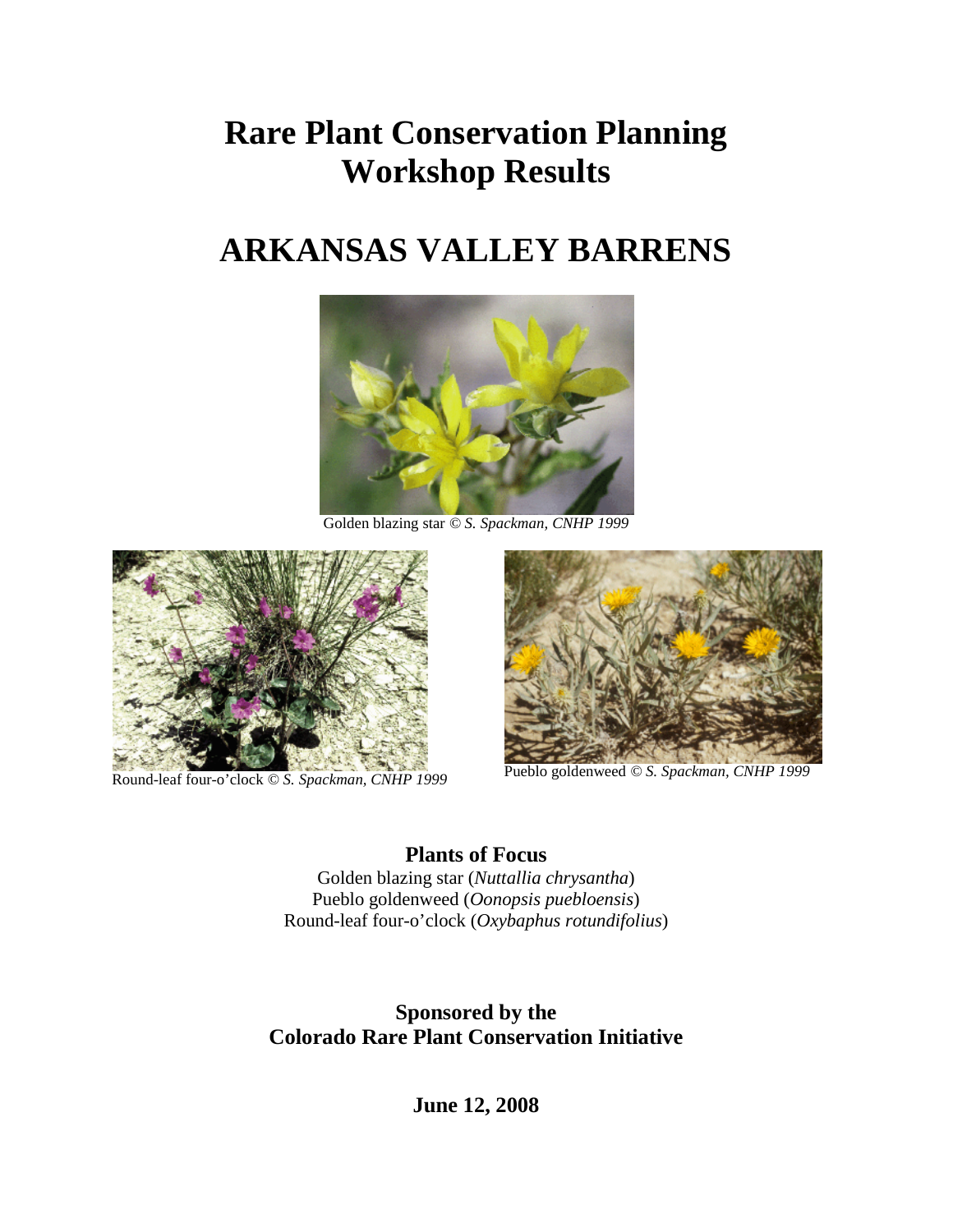## **Table of Contents**

| III. Arkansas Valley Barrens Priority Action Area and Associated Rare Plants 3    |  |
|-----------------------------------------------------------------------------------|--|
|                                                                                   |  |
|                                                                                   |  |
|                                                                                   |  |
|                                                                                   |  |
|                                                                                   |  |
|                                                                                   |  |
| Attachment 1. Additional key species and plant communities in the Arkansas Valley |  |

Kram, M., S. Panjabi, B. Neely, and S. Kettler. 2008. Rare Plant Conservation Planning Workshop: Arkansas Valley Barrens Priority Action Area. Prepared by The Nature Conservancy and the Colorado Natural Heritage Program. Unpublished report prepared for the National Fish and Wildlife Foundation.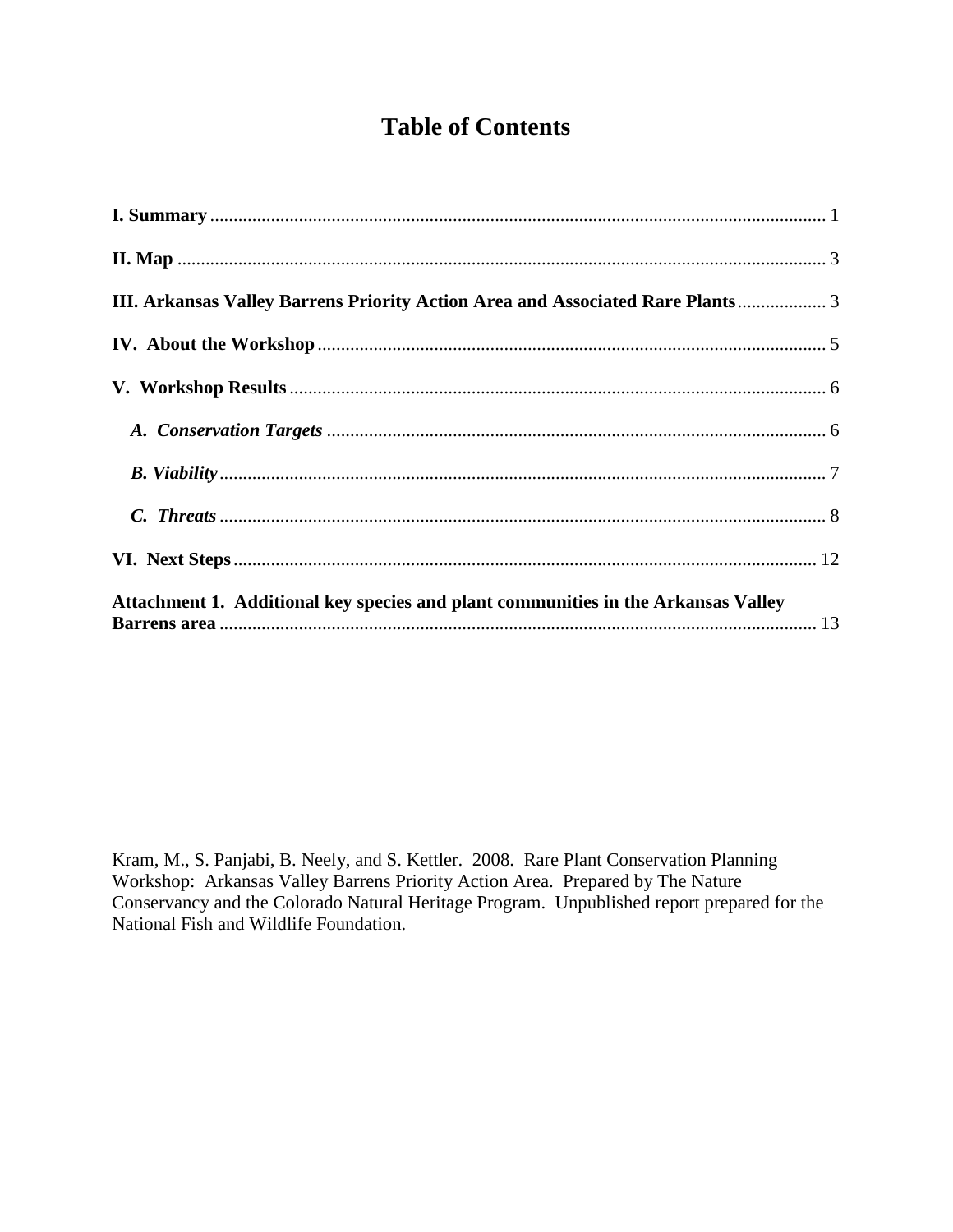# <span id="page-2-0"></span>**I. Summary**

This document identifies conservation strategies for round-leaf four-o'clock*,* golden blazing star, and Pueblo goldenweed, based on an assessment of the plants' viability and threats by participants of a June 2008 workshop. The primary audience is intended to be the workshop participants and other stakeholders interested in helping to implement the strategies.

The Arkansas Valley Barrens Priority Action Area as identified by the Colorado Rare Plant Conservation Initiative (RPCI) includes nearly all of the known occurrences of round-leaf fouro'clock*,* golden blazing star, and Pueblo goldenweed. A Priority Action Area is an area needing immediate conservation action to prevent the need for listing, extinction, or further losses of imperiled plant species. Selection was based on the level of imperilment of rare plant species, quality of the occurrences, urgency of the management and protection actions, and other opportunities such as funding and land ownership patterns. These areas are based on the Potential Conservation Areas identified by the Colorado Natural Heritage Program, at Colorado State University, with input by the RPCI and the Rare Plant Technical Committee (RPTC).

Located in Pueblo, Fremont, El Paso and Custer counties, the Arkansas Valley Barrens Priority Action Area includes nearly all known occurrences of round-leaf four-o'clock (*Oxybaphus rotundifolius= Mirabilis rotundifolia* , G2, known from only 30 locations in the world) golden blazing star (*Nuttallia chrysantha* = *Mentzelia chrysantha*, G2, known from only 24 locations in the world), and Pueblo goldenweed (*Oonopsis puebloensis*, G2, known from only 18 locations in the world).

Although many of the known occurrences of the three plants appear to be in good to very good condition, the habitat of these imperiled species is threatened by residential development, motorized recreation, mining, and road construction and maintenance. In addition, if Pueblo Reservoir were to undergo future expansion, potential habitat and existing plants would be destroyed.

Protection of habitat on private lands from permanent conversion (e.g., residential development) and extreme surface disturbance (e.g., limestone mining) will be an effective conservation strategy to ensure that populations of these species remain viable throughout the Priority Action Area. If land protection through conservation easement, purchase/transfer of development rights, or other incentives could be used to support local landowners in their efforts to maintain the existing landscape, the rare plants would benefit.

On public lands, appropriate maintenance of transportation right-of-ways and management of recreation would be important contributions to the protection of these plants. The Colorado Department of Transportation (CDOT) is aware of the significance of state highway right-ofways to these plants, and plans are underway to employ best management practices along state and federal highways in the area. Similar efforts by the County to govern maintenance of local roads would be useful. In addition, careful planning to avoid excessive impacts from hiking, ORV use, fishing and hunting access, and camping at the Pueblo State Wildlife Area and Pueblo State Recreation Area would benefit the rare plants.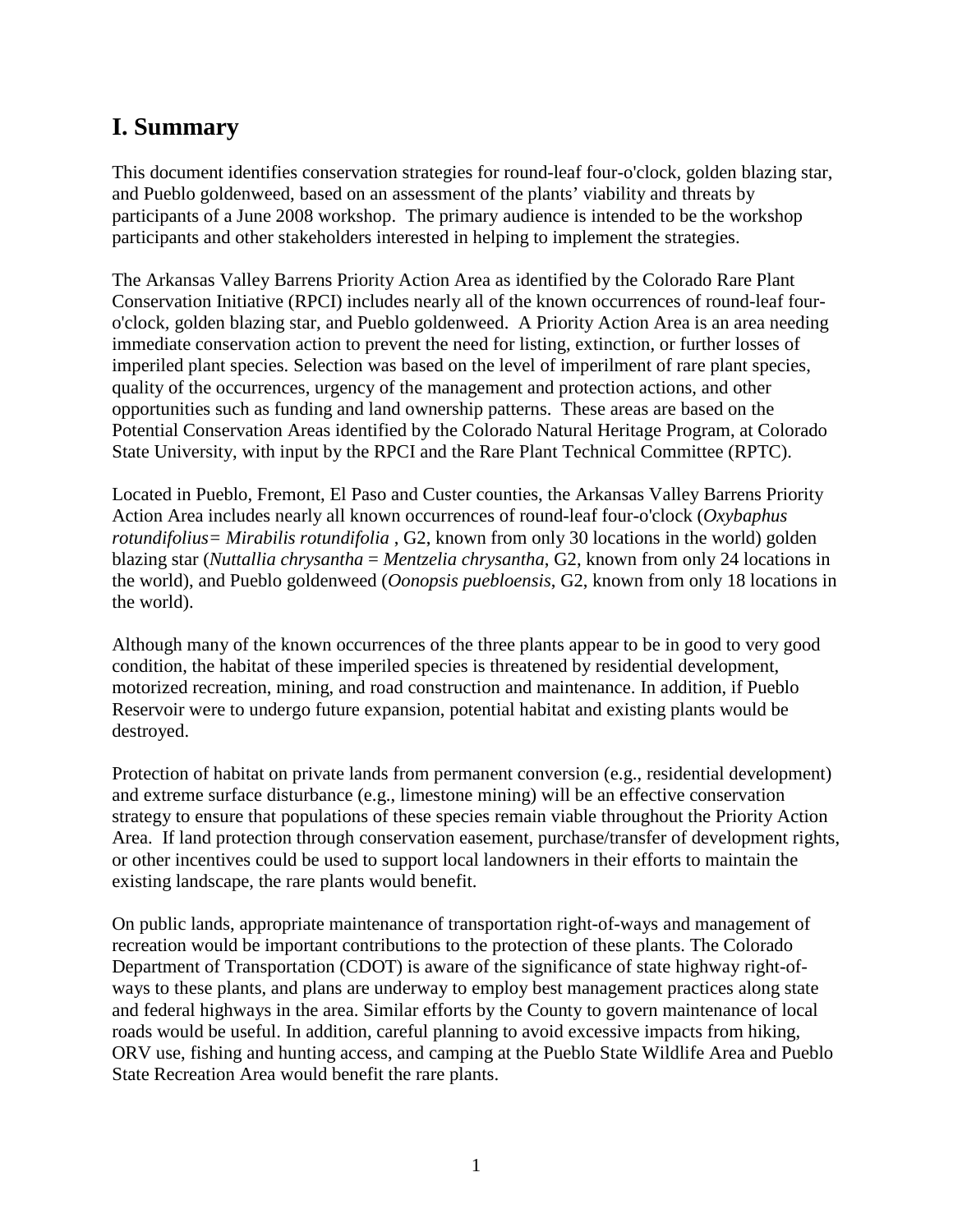Participants of the June 2008 workshop identified and prioritized a variety of specific strategies to protect the highest quality occurrences of the imperiled plants within target areas; the high priority strategies are listed in the following pages. See Table 5 for a full list of strategies. Workshop participants plan to meet every 6-12 months to assess progress toward the implementation of these strategies.

| <b>Target</b>                               |            |                                    |                 |              |                                    |  |  |
|---------------------------------------------|------------|------------------------------------|-----------------|--------------|------------------------------------|--|--|
| <b>Target</b>                               | Owner/     |                                    |                 |              |                                    |  |  |
| <b>Areas</b>                                | manager    | <b>Strategy</b>                    | <b>Priority</b> | Lead         | <b>Notes</b>                       |  |  |
|                                             |            | Strategies across all target areas |                 |              |                                    |  |  |
|                                             |            |                                    |                 |              | Include a more comprehensive list  |  |  |
|                                             |            | Develop materials to show status   |                 | S.Neid       | of species than only these         |  |  |
|                                             |            | and trends of populations and      |                 | w/assistance | occurrences. See packet from       |  |  |
|                                             |            | share with major landowners,       |                 | from         | Colorado Natural Areas Program     |  |  |
| All                                         | All        | land trusts, counties, cities etc. | High            | S.Kettler    | (B.Kurzel)                         |  |  |
|                                             |            | Pursue conservation easements      |                 |              | This strategy was proposed by      |  |  |
|                                             |            | and other land protection tools,   |                 |              | authors during the production of   |  |  |
| All                                         | Private    | working with local land trusts     | High            | S.Kettler    | this report.                       |  |  |
| <b>Strategies for specific target areas</b> |            |                                    |                 |              |                                    |  |  |
|                                             |            |                                    |                 |              | Only a strategy if the travel      |  |  |
| Garden                                      |            | Inform BLM travel management       |                 |              | management plan is not already     |  |  |
| Park                                        | <b>BLM</b> | plan                               | High            | <b>CNHP</b>  | completed.                         |  |  |
|                                             |            | Protect plants (Blazing Star #10)  |                 |              |                                    |  |  |
|                                             |            | on private parcels adjacent to     |                 |              |                                    |  |  |
|                                             |            | BLM through conservation           |                 |              |                                    |  |  |
| Garden                                      |            | easements or other protection      |                 |              |                                    |  |  |
| Park                                        | Private    | tools.                             | High            | S.Spaulding  |                                    |  |  |
|                                             |            | Ensure that surface disturbance    |                 |              |                                    |  |  |
|                                             |            | will avoid key occurrences/areas   |                 |              |                                    |  |  |
|                                             |            | through planning and/or            |                 |              |                                    |  |  |
|                                             |            | conservation easements by (1)      |                 |              |                                    |  |  |
|                                             |            | obtaining permission to conduct    |                 |              | S.Panjabi spoke with Holcim in     |  |  |
|                                             |            | inventories (2) conducting         |                 | <b>TNC</b>   | 1995 about the plants and TNC      |  |  |
|                                             |            | inventories and (3) Discussing     |                 | w/assistance | toured the site with Holcim in the |  |  |
|                                             |            | win-win situations for plants and  |                 | from         | 1990s. Consider sr. mgmt and       |  |  |
| Holcim                                      | A11        | mining                             | High            | S.Spaulding  | natural resource specialists.      |  |  |

### **High priority strategies for conserving Arkansas Valley Barrens rare plants**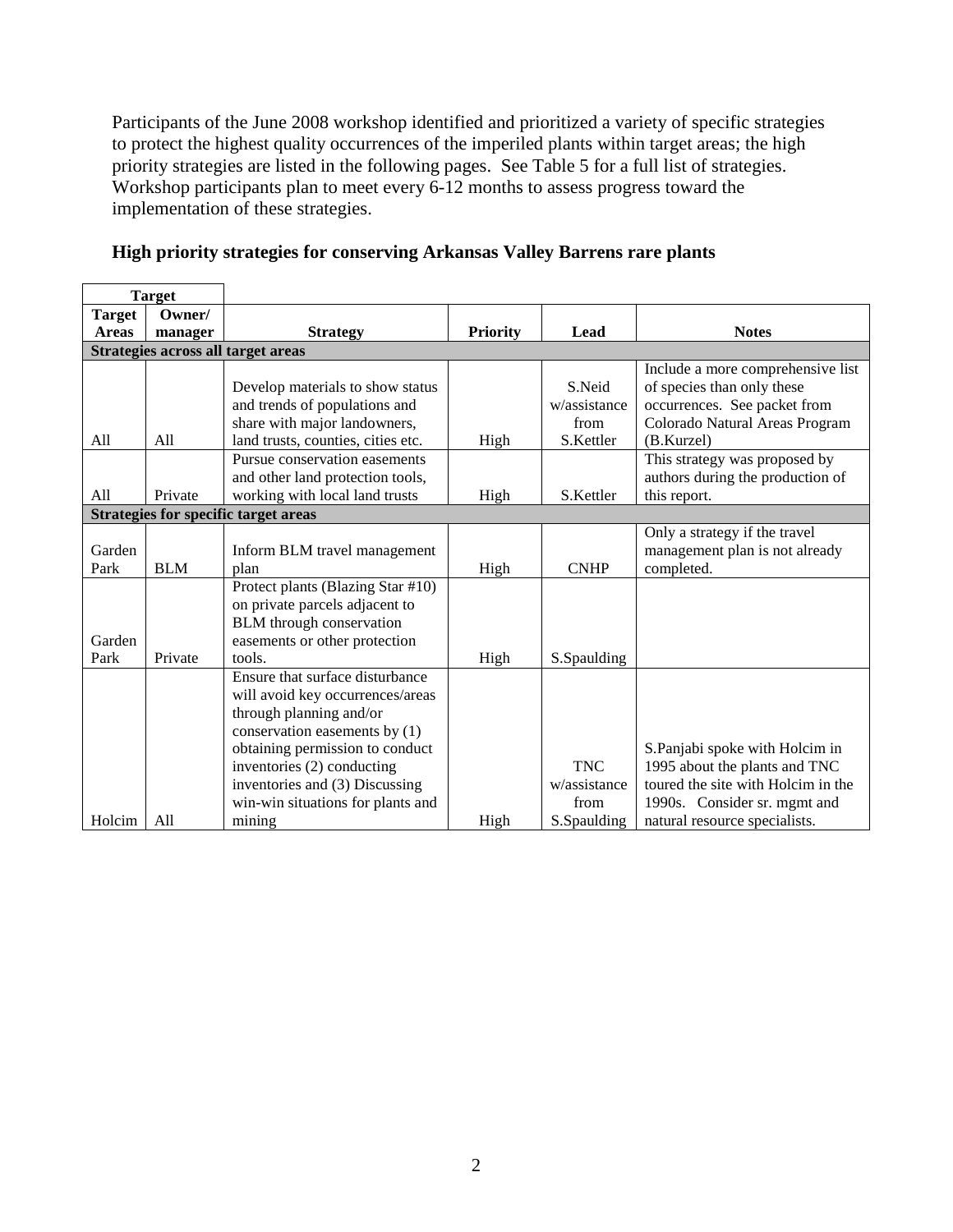# <span id="page-4-0"></span>**II. Map**



# <span id="page-4-1"></span>**III. Arkansas Valley Barrens Priority Action Area and Associated Rare Plants**

This document focuses on rare plants within the Arkansas Valley Barrens Priority Action Area as identified by the Colorado Rare Plant Conservation Initiative (RPCI). To date, RPCI has identified seven such areas across Colorado. A Priority Action Area is an area needing immediate conservation action to prevent the need for listing, extinction, or further losses of imperiled plant species. Selection was based on the level of imperilment of rare plant species, quality of the occurrences, urgency of the management and protection actions, and other opportunities such as funding and land ownership patterns. These areas are based on the Potential Conservation Areas identified by the Colorado Natural Heritage Program, at Colorado State University, with input by the RPCI and the Rare Plant Technical Committee (RPTC).

Located in primarily in Pueblo and Fremont counties and including small portions of Custer and El Paso counties, the Arkansas Valley Barrens Action Area includes nearly all known occurrences of round-leaf four-o'clock (*Oxybaphus rotundifolius*, G2) golden blazing star (*Nuttallia chrysantha*, G2), and Pueblo goldenweed (*Oonopsis puebloensis*, G2) (Table 1). The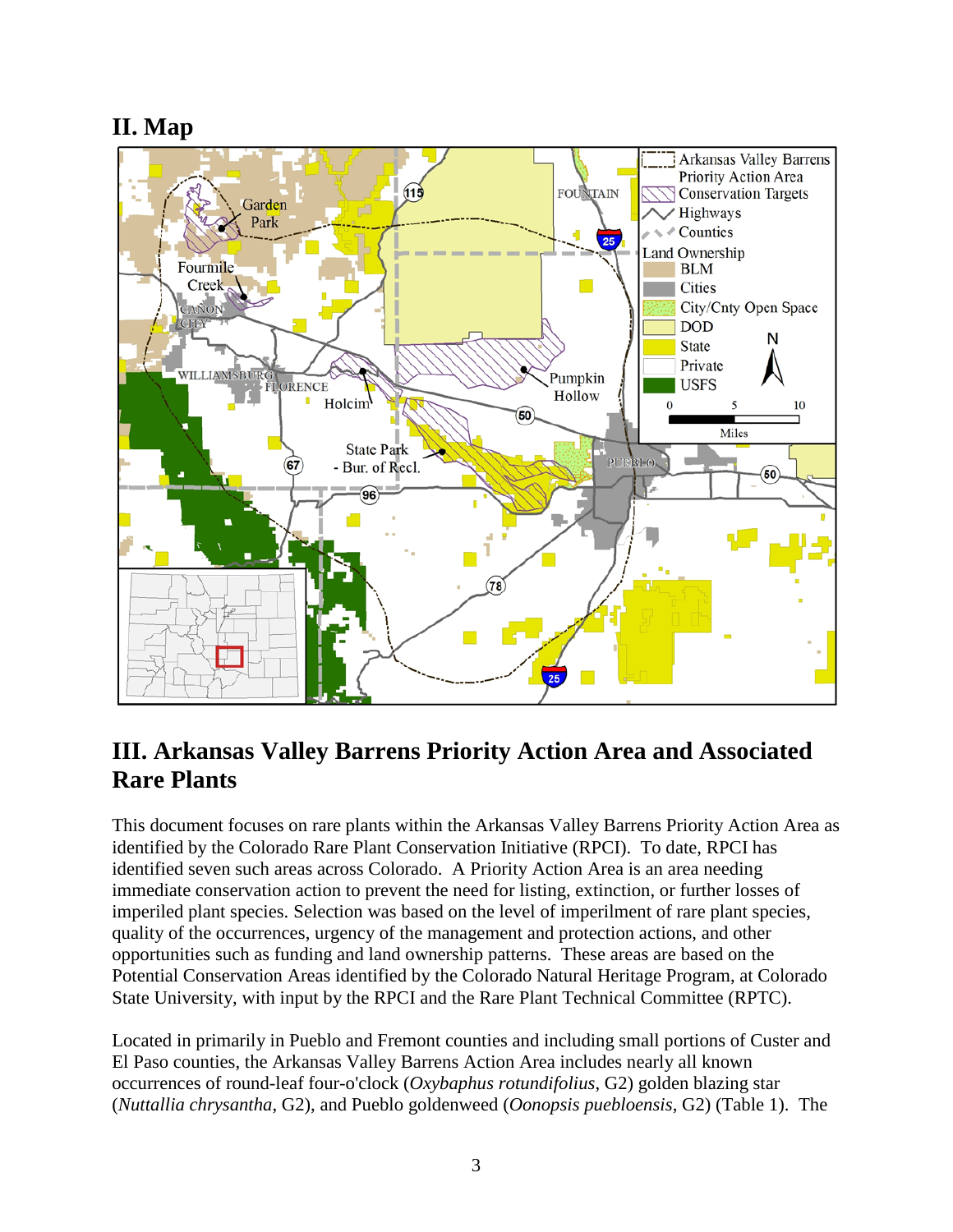area also supports numerous other important rare plants that are beyond the scope of this workshop (Table 1) as well as other important species and plant communities (Attachment 1). This area occurs at the southwest edge of the Peak to Prairie Priority Landscape identified by the Colorado Conservation Partnership [\(http://www.keepitcolorado.org/\)](http://www.keepitcolorado.org/).

| Common                                  | <b>Scientific</b> | <b>Known</b>                                          | <b>Global</b>                 | <b>Status</b>         | <b>CNHP Rare Plant</b>  |  |  |  |  |
|-----------------------------------------|-------------------|-------------------------------------------------------|-------------------------------|-----------------------|-------------------------|--|--|--|--|
| name                                    | name              | occurrences                                           | rank*                         |                       | <b>Field Guide Link</b> |  |  |  |  |
| Focus of the workshop and this document |                   |                                                       |                               |                       |                         |  |  |  |  |
| Golden                                  | <b>Nuttallia</b>  | 24 in the world, 22                                   | G2                            | Forest Service/       | http://www.cnhp.colost  |  |  |  |  |
| blazing star                            | chrysantha        | of which are in the                                   |                               | <b>Bureau of Land</b> | ate.edu/rareplants/PDL  |  |  |  |  |
|                                         |                   | AVB area.                                             |                               | Mgmt. Sensitive       | OA03080.html            |  |  |  |  |
| Pueblo                                  | <b>Oonopsis</b>   | 18 in the world, all                                  | G2                            | [none]                | http://www.cnhp.colost  |  |  |  |  |
| goldenweed                              | puebloensis       | of which are in the                                   |                               |                       | ate.edu/rareplants/PDA  |  |  |  |  |
|                                         |                   | AVB area.                                             |                               |                       | STDQ050.html            |  |  |  |  |
| Round-leaf                              | Oxybaphus         | 30 in the world, 28                                   | G2                            | [none]                | http://www.cnhp.colost  |  |  |  |  |
| four-o'clock                            | rotundifolius     | of which are in the                                   |                               |                       | ate.edu/rareplants/PDN  |  |  |  |  |
|                                         |                   | AVB area.                                             |                               |                       | YC0A140.html            |  |  |  |  |
|                                         |                   | Other important rare plants - focus of future efforts |                               |                       |                         |  |  |  |  |
| Arkansas                                | <b>Oenothera</b>  | 38 in the world, 16                                   | G2G3                          | [none]                | http://www.cnhp.colost  |  |  |  |  |
| Valley                                  | harringtonii      | of which are in the                                   |                               |                       | ate.edu/rareplants/PDO  |  |  |  |  |
| evening                                 |                   | AVB area                                              |                               |                       | NA0C1U0.html            |  |  |  |  |
| primrose                                |                   |                                                       |                               |                       |                         |  |  |  |  |
| <b>Brandegee</b>                        | Eriogonum         | 6 in the world, 2 of                                  | $\overline{G1G2}$             | <b>BLM</b>            | http://www.cnhp.colost  |  |  |  |  |
| wild                                    | brandegeei        | which are in the                                      |                               |                       | ate.edu/rareplants/PDP  |  |  |  |  |
| buckwheat                               |                   | AVB area.                                             |                               |                       | GN080U0.html            |  |  |  |  |
| Barneby's                               | Bolophyta         | 26 in the world, 24                                   | G <sub>3</sub>                | [none]                | http://www.cnhp.colost  |  |  |  |  |
| fever-few                               | tetraneuris       | of which are in the                                   |                               |                       | ate.edu/rareplants/PDA  |  |  |  |  |
|                                         |                   | AVB area.                                             |                               |                       | ST6V090.html            |  |  |  |  |
| Dwarf                                   | Asclepias         | 22 in Colorado, 5                                     | G3G4                          | Forest Service/       | http://www.cnhp.colost  |  |  |  |  |
| milkweed                                | uncialis          | of which are in the                                   | T <sub>2</sub> T <sub>3</sub> | <b>Bureau of Land</b> | ate.edu/rareplants/PDA  |  |  |  |  |
|                                         |                   | AVB area                                              | (treated                      | Mgmt. Sensitive       | SC02220.html            |  |  |  |  |
|                                         |                   |                                                       | as $G2$ )                     |                       |                         |  |  |  |  |
| Fendler's                               | Townsendia        | 5 in the Colorado,                                    | G2                            | [none]                | Not included in guide   |  |  |  |  |
| townsend-                               | fendleri          | 1 of which are in                                     |                               |                       |                         |  |  |  |  |
| daisy                                   |                   | the AVB area.                                         |                               |                       |                         |  |  |  |  |
| Rocky                                   | Lesquerella       | 23 in the world, 14                                   | G2                            | [none]                | Not included in guide   |  |  |  |  |
| Mountain                                | calcicola         | of which are in the                                   |                               |                       |                         |  |  |  |  |
| bladderpod                              |                   | AVB area.                                             |                               |                       |                         |  |  |  |  |

**Table 1.** Globally imperiled plants known from the Arkansas Valley Barrens (AVB) Priority Action Area.

 $*G1$  = critically imperiled.  $G2$  = imperiled.  $G3$  = vulnerable. For more detail on global ranks please visit the Colorado Natural Heritage Program's website at http://www.cnhp.colostate.edu/heritage.html.

Round-leaf four-o'clock, known only from Las Animas, Fremont, and Pueblo counties in southeastern Colorado, is a showy member of the Nyctaginaceae (Four-O'Clock) family. Plants stand about 2-3 dm tall and support bright magenta flowers with petals that are about 1 cm long, and have five exserted stamens. The flowers of round-leaf four-o'clock open before dawn, and generally close by mid-morning. This species is found on barren chalk outcrops of the Smoky Hill Member of the Niobrara Formation in sparse shrublands or woodlands.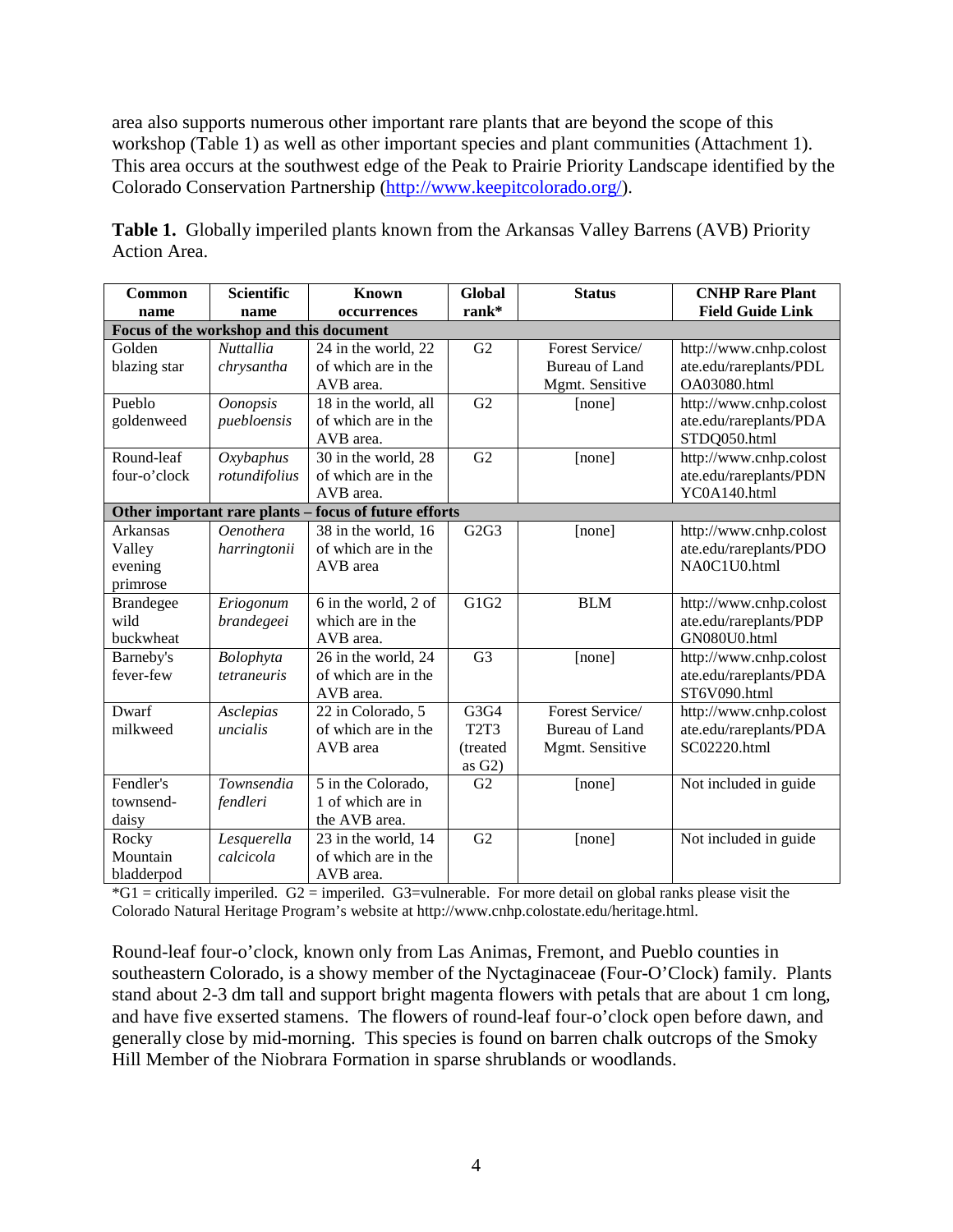Golden blazing star is a yellow-flowered member of the Loasaceae (Stickleaf) family. The plants stand about 20-75 cm tall and support bright yellow flowers with 10 petals, 15-20 mm long. The flowers of golden blazing star open at about 6 pm and remain open until about 9 pm. Golden blazing star is found on barren slopes in soils derived from limestone, shale, or clay within a limited distribution in Fremont and Pueblo counties, Colorado.

Pueblo goldenweed is a yellow-flowered member of the Asteraceae (Sunflower) family. The plants stand about 15-30 cm tall and support an inflorescence of bright yellow ray and disk flowers. Pueblo goldenweed is found in barren shale outcrops in sparse shrublands or pinyonjuniper woodlands, in soils derived from the Smoky Hill Member of the Niobrara Formation. This species was discovered in 1982, and is still awaiting formal publication. Pueblo goldenweed is only known from a limited distribution in Fremont and Pueblo counties, Colorado.

The habitat of these three imperiled species is threatened by residential development, motorized recreation, mining, and road construction and maintenance.

Although the focus of the workshop was on the globally imperiled plants, Attachment 1 describes other significant species and plant communities in this area. A full suite of biodiversity values should be considered during more expansive conservation planning efforts for this area.

## <span id="page-6-0"></span>**IV. About the Workshop**

**Purpose:** To identify strategies for conserving the round-leaf four-o'clock*,* golden blazing star, and Pueblo goldenweed, based on an assessment of the viability and threats to their occurrences.

**Origin:** The Rare Plant Conservation Initiative (RCPI) is a diverse partnership of public and private organizations dedicated to conserving Colorado's natural heritage by improving the protection and stewardship of the state's most important plants. RPCI is developing a strategy for the conservation of Colorado's most imperiled plant species. As part of this effort, the group is working with partners to identify statewide and site-specific strategies in areas with (a) the most imperiled species, and (b) a reasonable likelihood of conservation success. For site-specific strategies, RCPI partners identified five priority action areas around the state: Arkansas Valley Barrens, Middle Park, North Park, Pagosa Springs, and the Piceance Basin. For each of these areas, RCPI led a workshop during the summer of 2008 with local partners to identify priority conservation strategies.

**Workshop date:** June 12, 2008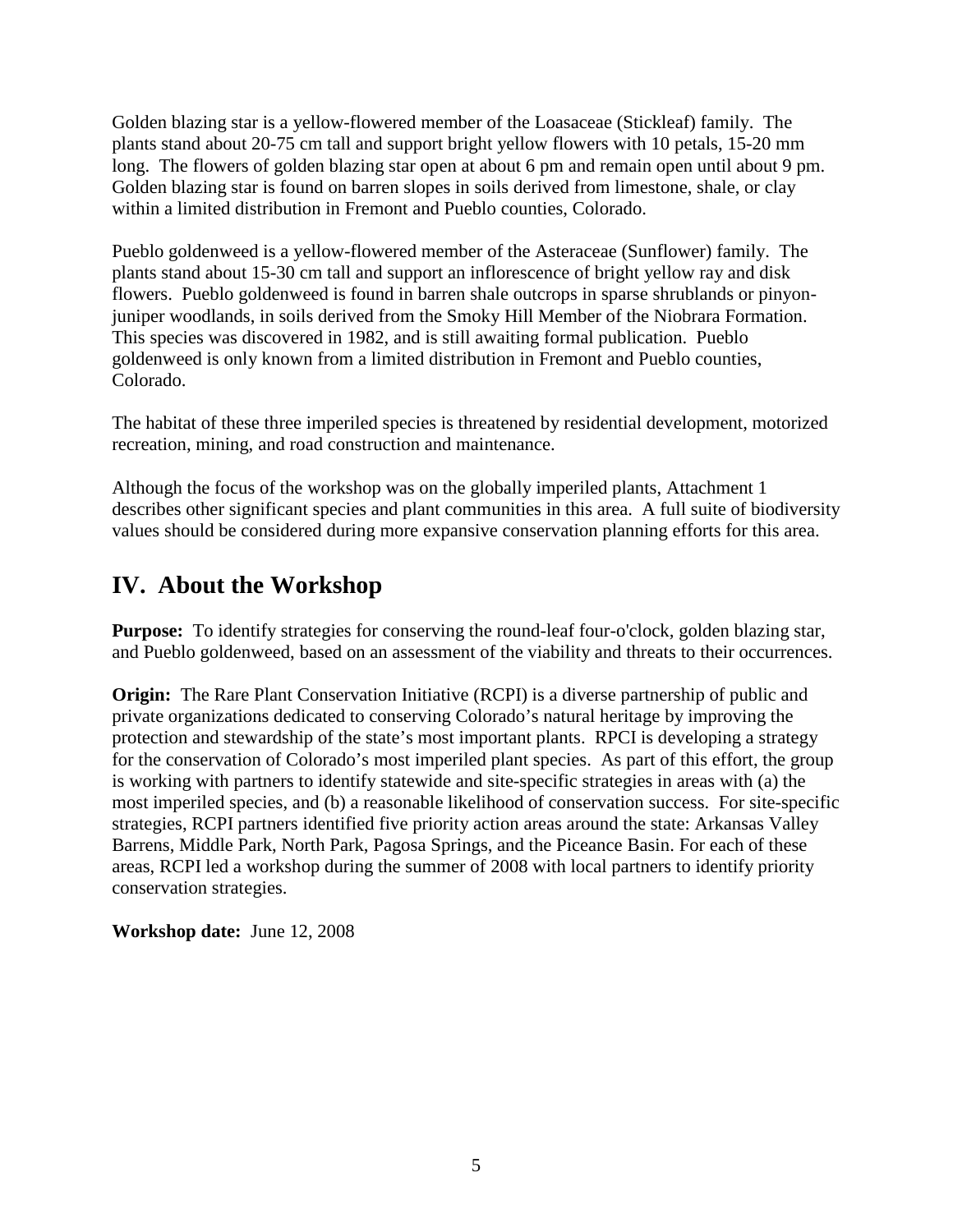#### **Participants:**

| <b>Participant</b>                               | <b>Affiliation</b>                |
|--------------------------------------------------|-----------------------------------|
| <b>Attended</b>                                  |                                   |
| Susan Panjabi (co-facilitator)                   | Colorado Natural Heritage Program |
| Stephanie Neid                                   | Colorado Natural Heritage Program |
| Mo Ewing                                         | Colorado Open Lands               |
| Sigrid Meiris                                    | Palmer Land Trust                 |
| <b>Steve Spaulding</b>                           | Palmer Land Trust                 |
| Megan Kram (co-facilitator)                      | The Nature Conservancy            |
| <b>Betsy Neely</b>                               | The Nature Conservancy            |
| Steve Kettler (RPCI lead for the Arkansas Valley | U.S. Fish & Wildlife Service      |
| Barrens)                                         |                                   |
|                                                  |                                   |
| <b>Unable to attend</b>                          |                                   |
| Eric Brekke                                      | Bureau of Land Management         |
| Tass Kelso                                       | Colorado College                  |
| Brian Kurzel                                     | Colorado Natural Areas Program    |
| Juniper Katz                                     | Colorado Open Lands               |
| Frogard Ryan                                     | The Nature Conservancy            |

## <span id="page-7-0"></span>**V. Workshop Results**

### <span id="page-7-1"></span>*A. Conservation Targets*

Using the The Nature Conservancy's (TNC) site conservation planning workshop methodology, "conservation targets" are a limited suite of species, communities, and/or ecological systems, or specific locations of these elements of biodiversity (e.g., occurrences, sub-occurrences, or other areas) that are the basis for setting goals, identifying conservation strategies, and measuring conservation effectiveness.

At the Arkansas Valley Barrens Priority Action Area our targets are specific locations of the imperiled plants, identified more specifically based on land ownership. We organized the highest quality known occurrences (ranked A or B by the Colorado Natural Heritage Program) of roundleaf four-o'clock*,* golden blazing star, and Pueblo goldenweed into six target areas (see Map and Table 2).

|  | <b>Table 2.</b> Total of six target areas based on the highest quality known occurrences of round-leaf |  |  |
|--|--------------------------------------------------------------------------------------------------------|--|--|
|  | four-o'clock, golden blazing star, and Pueblo goldenweed.                                              |  |  |

| <b>Target area</b> (see map for specific |   | Landownership                            |
|------------------------------------------|---|------------------------------------------|
| locations)                               |   |                                          |
| <b>BLM/Garden Park</b>                   | ٠ | BLM, town of Black Hawk, and private     |
| <b>Fort Carson</b>                       | ٠ | Department of Defense                    |
| Four Mile                                | п | Private                                  |
| Holcim                                   | ٠ | Private—Holcim Cement Company            |
| Lake Pueblo State Park and Pueblo State  | п | Bureau of Reclamation, State of Colorado |
| Wildlife Area                            |   |                                          |
| Pumpkin Hollow                           |   | Private                                  |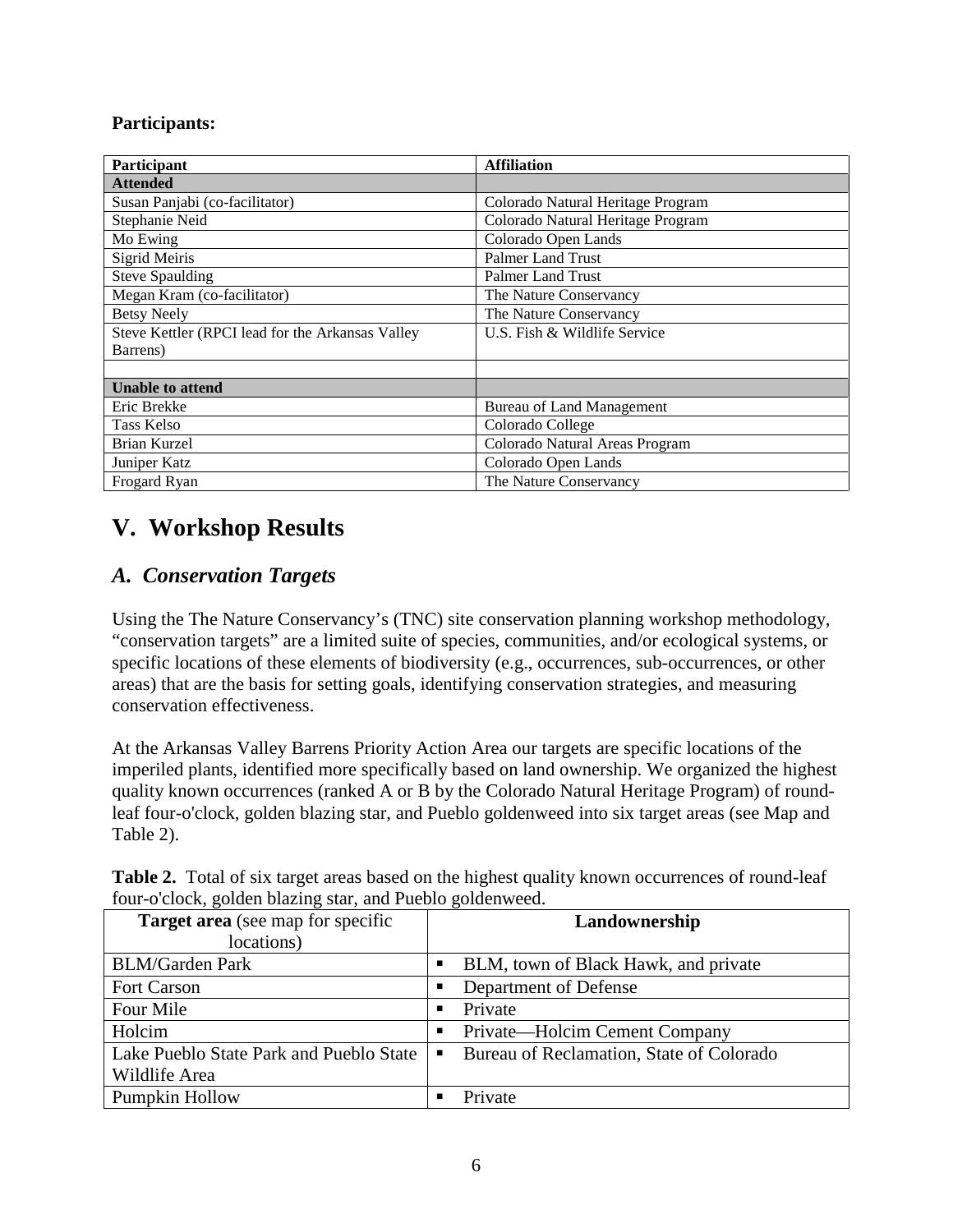### <span id="page-8-0"></span>*B. Viability*

"Viability" per TNC terminology is the "health" or "functionality" of the conservation targets. During the Workshop we attempted to answer two key questions through the viability assessment: *How do we define 'health' (viability) for each of our targets?* and *What is the current status of each of our targets?*

There are four possible viability ranks:  $A = very good$ ;  $B = good$ ;  $C = fair$  and  $D = poor$ . The Arkansas Valley Barrens Priority Action Area has so many A- and B-ranked occurrences that we only focused on these occurrences during the workshop. In other words, we assessed threats and identified strategies only for those target areas containing A- and B-ranked occurrences.

Table 2 shows overall viability of rare plants across target areas. All areas are ranked as "good" or "very good" overall, primarily because we only assessed A- and B-ranked occurrences of the plants with the areas. That being said, it is still useful to recognize that Pumpkin Hollow and the State Park/Bureau of Reclamation areas are the highest ranked target areas across the Arkansas Valley Barrens.

| Target area name                                         | <b>Target species</b><br>known from area                                  | <b>Overall viability of</b><br>target plants at area | Other globally<br>rare plants at<br>target area                                                                     |
|----------------------------------------------------------|---------------------------------------------------------------------------|------------------------------------------------------|---------------------------------------------------------------------------------------------------------------------|
| Lake Pueblo State Park and Pueblo State<br>Wildlife Area | golden blazing star,<br>Pueblo goldenweed,<br>round-leaf four-<br>o'clock | $A = Very Good$                                      | dwarf milkweed.<br>Barneby's fever-<br>few, Rocky<br>Mountain<br>bladderpod,<br>Arkansas Valley<br>evening primrose |
| Pumpkin Hollow                                           | golden blazing star,<br>Pueblo goldenweed,<br>round-leaf four-<br>o'clock | $A = Very Good$                                      | Barneby's fever-<br>few, Arkansas<br>Valley evening<br>primrose                                                     |
| <b>BLM/Garden Park</b>                                   | golden blazing star                                                       | $B = Good$                                           | Brandegee wild<br>buckwheat, dwarf<br>milkweed                                                                      |
| Fort Carson                                              | golden blazing star,<br>Pueblo goldenweed,<br>round-leaf four-<br>o'clock | $B = Good$                                           | dwarf milkweed,<br>Barneby's fever-<br>few, Arkansas<br>Valley evening<br>primrose                                  |
| Four Mile                                                | round-leaf four-<br>o'clock, Pueblo<br>goldenweed                         | $B = Good$                                           | dwarf milkweed,<br>Barneby's fever-<br>few, Rocky<br>Mountain<br>bladderpod                                         |
| Holcim                                                   | golden blazing star,<br>Pueblo goldenweed,<br>round-leaf four-<br>o'clock | $B = Good$                                           | Barneby's fever-<br>few, Rocky<br>Mountain<br>bladderpod,<br>Arkansas Valley<br>evening primrose                    |

**Table 3. Overall viability of rare plants across Target Areas.**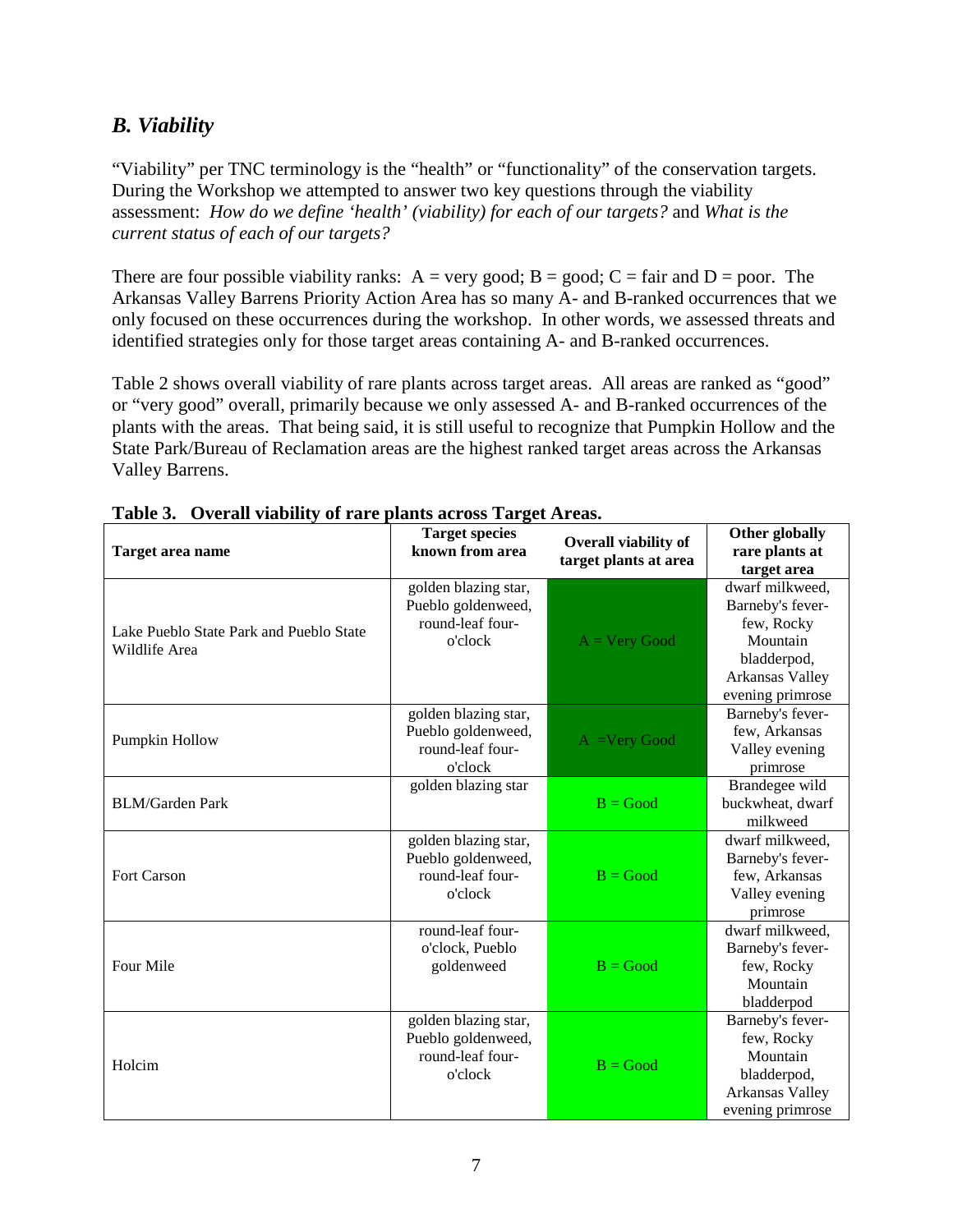The overall viability rankings of A-D for each plant occurrence were based on a systematic assessment of the components of viability, or indicators and associated indicator ratings as shown in the table below. These components of viability are "rolled up" into the overall viability rank (Table 4).

|                                                                        |                                                | <b>Indicator rating criteria</b>                                                                                |                                                                                                                               |                                                                                                                         |                                                                                                               |  |  |  |
|------------------------------------------------------------------------|------------------------------------------------|-----------------------------------------------------------------------------------------------------------------|-------------------------------------------------------------------------------------------------------------------------------|-------------------------------------------------------------------------------------------------------------------------|---------------------------------------------------------------------------------------------------------------|--|--|--|
| Key Attribute                                                          | Indicator                                      | $D - Poor$                                                                                                      | $C$ - Fair                                                                                                                    | $B - Good$                                                                                                              | $\bf{A}$ - Very<br>Good                                                                                       |  |  |  |
| Intactness of<br>occurrence and<br>surrounding area                    | % fragmentation                                | Highly<br>fragmented                                                                                            | Moderately<br>fragmented                                                                                                      | Limited<br>fragmentation                                                                                                | Unfragmented                                                                                                  |  |  |  |
| Population<br>structure $&$<br>recruitment                             | Evidence of<br>reproduction                    | Little or no<br>evidence of<br>successful<br>repro. (few<br>seedlings<br>and/or no<br>flowering or<br>fruiting) | Less<br>productive,<br>but still<br>viable with<br>evidence of<br>flowering<br>and/or<br>fruiting and<br>mixed age<br>classes | Good likelihood<br>of long-term<br>viability as<br>evidenced by<br>flowering,<br>fruiting, and<br>mixed age<br>classes. | Excellent<br>viability as<br>evidenced by<br>high %<br>flowering and<br>fruiting, and<br>mixed age<br>classes |  |  |  |
| Species<br>composition /<br>dominance                                  | Percent ground<br>cover of invasive<br>species | $>50\%$ cover                                                                                                   | 11-50%<br>cover                                                                                                               | 1-10% cover                                                                                                             | $<$ 1% cover                                                                                                  |  |  |  |
| Population size &<br>dynamics for the<br><b>Golden blazing</b><br>star | # individuals                                  | $<$ 10                                                                                                          | 10-99                                                                                                                         | 100-500                                                                                                                 | $500+$                                                                                                        |  |  |  |
| Population size &<br>dynamics for the<br>Pueblo<br>goldenweed          | $#$ individuals                                | $<$ 20                                                                                                          | 20-99                                                                                                                         | 100-500                                                                                                                 | $500+$                                                                                                        |  |  |  |
| Population size &<br>dynamics for the<br>round-leaf four-<br>o'clock   | $#$ individuals                                | <25                                                                                                             | 25-99                                                                                                                         | 100-500                                                                                                                 | $500+$                                                                                                        |  |  |  |

**Table 4.** Basis for viability ratings, AVB rare plants.

### <span id="page-9-0"></span>*C. Threats*

With the viability analysis complete, participants then identified the primary threats to each target area. They identified and ranked threats based on their expertise, local knowledge, and sense of the key issues facing each target (Table 5). Identifying and ranking threats is an important input, along with understanding viability, to ultimately identifying efficient and effective strategies.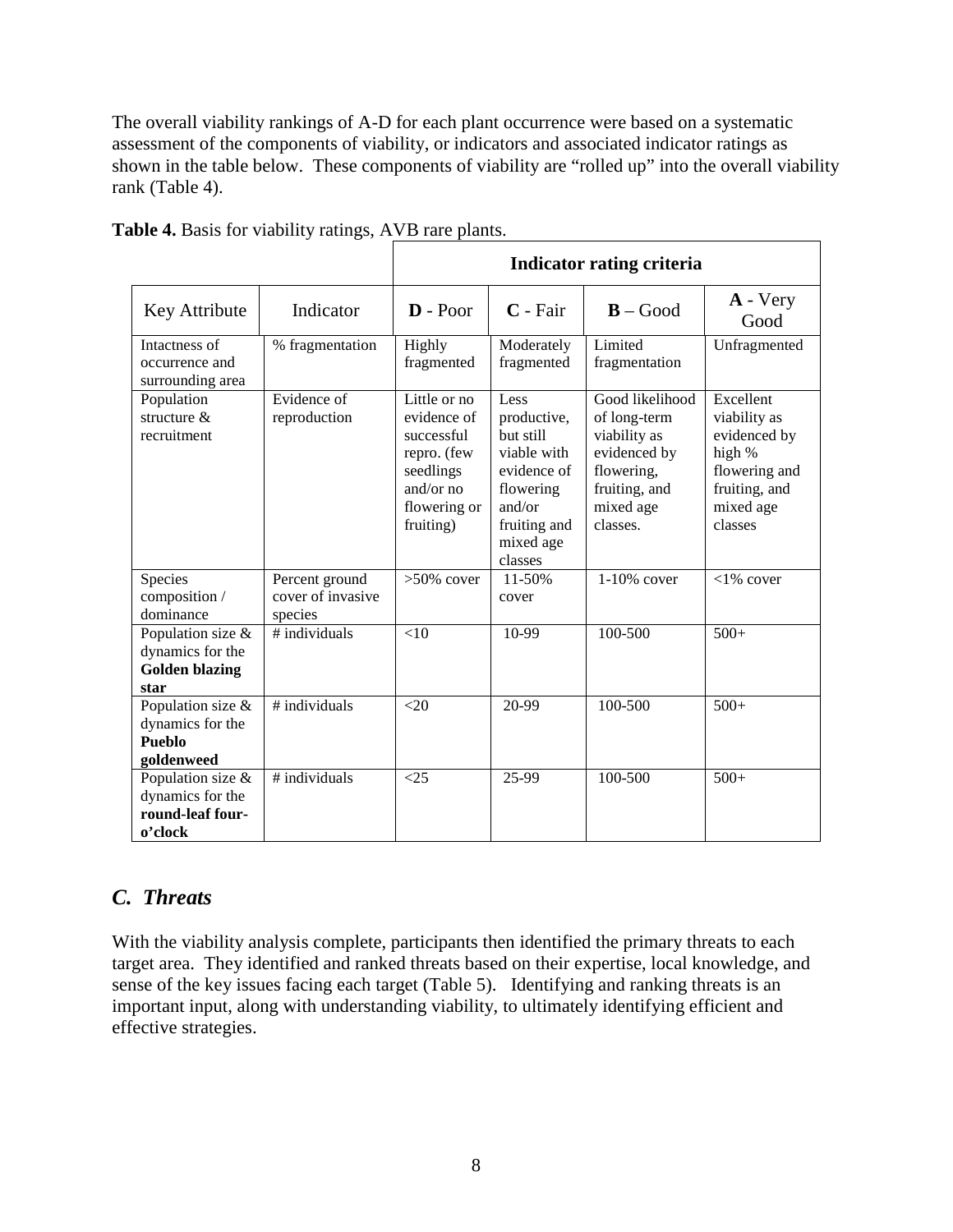Although the occurrences we considered appear to be in good to very good condition, the habitat of these imperiled species is threatened by motorized recreation, residential development, mining, and road construction and maintenance.

**Table 5.** Primary threats to each target area. Red = high threat, orange = medium threat; yellow  $=$  low threat. Please note that during the workshop the group did not identify housing and urban area construction as a threat to any of the areas. However, upon completing this analysis the authors felt that housing development should be listed as at least a medium threat to all areas that contain private lands that are not included in a conservation easement.

| <b>Target</b><br>Area        | Foot traffic or<br>training | Motorized rec. or<br>training | Altered fire regime | Housing and urban<br>areas - construction | Housing and urban<br>areas - maint. | Road const. | Road Maintenance | Utility const. | Utility maint. | Excessive grazing | Invasive non-natives | Mining/quarrying | <b>Notes</b>                                                                                                                                                                                                                            |
|------------------------------|-----------------------------|-------------------------------|---------------------|-------------------------------------------|-------------------------------------|-------------|------------------|----------------|----------------|-------------------|----------------------|------------------|-----------------------------------------------------------------------------------------------------------------------------------------------------------------------------------------------------------------------------------------|
| Garden<br>Park/BLM           |                             | Med                           |                     | Med                                       |                                     |             |                  |                |                |                   |                      | Low              | Mining: Dinosaur<br>fossil site.                                                                                                                                                                                                        |
| Fort<br>Carson               |                             | Med                           | Low                 |                                           |                                     | Low         | Med              | Low            |                | Low               |                      |                  | Motorized training:<br>impacts unknown.<br>Altered fire regime:<br>may not be a threat.<br>Road maint.:<br>spraying may be an<br>issue.                                                                                                 |
|                              |                             |                               |                     |                                           |                                     |             |                  |                |                |                   |                      |                  | Betsy, Megan, and<br>Susan drove by this<br>target area following<br>the workshop and<br>observed new<br>housing development<br>in close proximity to                                                                                   |
| Four Mile                    | Med                         |                               |                     | High                                      | Med                                 |             |                  | Med            | Med            |                   | Med                  |                  | the its boundary.                                                                                                                                                                                                                       |
| Holcim                       |                             |                               |                     |                                           |                                     |             | Med              |                |                | Med               | Low                  | <b>High</b>      | Excessive grazing:<br>Horses are more the<br>issue than cattle.<br>Invasives may or<br>may not be an issue.                                                                                                                             |
| Pumkin<br>Hollow             |                             |                               |                     |                                           |                                     |             |                  |                |                |                   | Low                  |                  | Threats mostly<br>abated due to<br>conservation<br>easements.                                                                                                                                                                           |
| <b>State Park</b><br>$-$ BoR | Med                         |                               |                     | Med                                       |                                     | Med         | Med              |                |                |                   |                      |                  | <b>Steph and Susan</b><br>identified the threats<br>following the<br>meeting since we ran<br>out of time during<br>the workshop. Plants<br>at this target area are<br>also threatened by<br>potential expansion<br>of Pueblo reservoir. |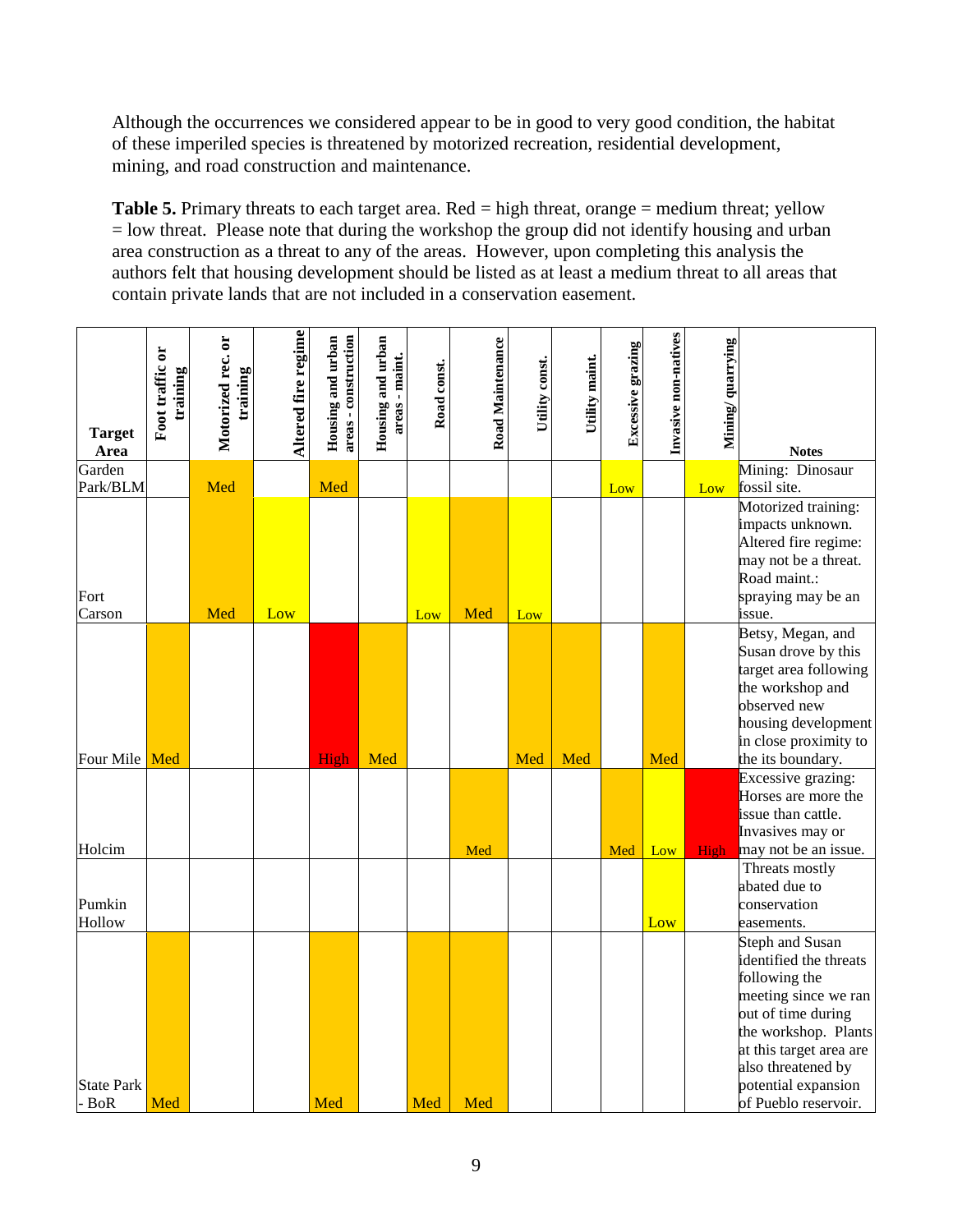### *D. Strategies*

Based on an understanding of viability and threats, participants identified strategies (a) across all target areas for the three globally imperiled plants and (b) for specific target areas. After brainstorming strategies, participants prioritized them as high, medium, or low based on their anticipated effectiveness. See p. 3 for high priority strategies and Table 6 for all strategies. Specific to private land protection efforts, the RPCI is also evaluating opportunities to work with willing private landowners and local land trusts to conserve these species and their habitats using voluntary tools such as conservation easements. An overarching goal is to avoid the need for listing the species on the Endangered Species List.

Table 6 focuses on future strategies, which should be considered in the context of conservation activities that have already been completed:

- o Private lands activities: Land trusts active in the AVB area have been brought into the process and informed of the conservation priorities on private lands. We have identified 11 private lands sites important for rare plant conservation and of these, most are being followed up on by land trusts. Follow-up ranges widely from initial contacts with private land owners to gauge conservation interest, to more detailed discussion and negotiations on conservation easements and funding options.
- o Working with Ft. Carson: Natural Resources and Fish & Wildlife Service staff at Ft. Carson have been provided a summary of the status, distribution, and conservation issues related to the rare plants and the GIS locations. They provided feedback on the current and future plans for military training and potential impacts. They intend to use the GIS information provided as one of the layers that they overlay with training plans to avoid and minimize impacts to the rare plants and other natural resources.

|                       | $\ldots$                                  |                                                             |                 |                                      |                                                                           |  |  |  |  |  |
|-----------------------|-------------------------------------------|-------------------------------------------------------------|-----------------|--------------------------------------|---------------------------------------------------------------------------|--|--|--|--|--|
| <b>Target</b><br>Area | Owner /<br><b>Manager</b>                 | <b>Strategy</b>                                             | <b>Priority</b> | Lead                                 | <b>Notes</b>                                                              |  |  |  |  |  |
|                       | <b>Strategies across all Target Areas</b> |                                                             |                 |                                      |                                                                           |  |  |  |  |  |
|                       |                                           |                                                             |                 |                                      | Include a more                                                            |  |  |  |  |  |
|                       |                                           | Develop materials to show                                   |                 |                                      | comprehensive list of species                                             |  |  |  |  |  |
|                       |                                           | status and trends of                                        |                 | S.Neid                               | than only these occurrences.                                              |  |  |  |  |  |
|                       |                                           | populations and share with                                  |                 | w/assistance                         | See packet from Colorado                                                  |  |  |  |  |  |
|                       |                                           | major landowners, land trusts,                              |                 | from                                 | Natural Areas Program                                                     |  |  |  |  |  |
| All                   | All                                       | counties, cities etc.                                       | High            | S.Kettler                            | (B.Kurzel)                                                                |  |  |  |  |  |
| All                   | All                                       | Conduct inventories                                         | Med             | <b>CNHP</b>                          |                                                                           |  |  |  |  |  |
|                       |                                           | Develop and share BMP with<br>stakeholders (CDOT, counties, |                 | $RPCI$ w/<br>assistance<br>from CNHP | Report authors felt that this                                             |  |  |  |  |  |
| All                   | A11                                       | $etc.$ )                                                    | Med             | and S.Kettler                        | may be a higher priority.                                                 |  |  |  |  |  |
| All                   | All                                       | Monitor plants to assess status<br>and trends.              | Med             | <b>CNHP</b>                          | Report authors felt that this<br>may be a higher priority than<br>medium. |  |  |  |  |  |
|                       |                                           | Continue to ensure that                                     |                 |                                      | Already talking with CDOT.                                                |  |  |  |  |  |
|                       |                                           | CDOT, County, and Holcim                                    |                 |                                      | Figure out who maintains                                                  |  |  |  |  |  |
| All                   | All                                       | are aware of issues with                                    | Low             |                                      | which roads. Give CDOT                                                    |  |  |  |  |  |

**Table 6.** Prioritized list of strategies for conserving the rare plants within target areas in the Arkansas Valley Barrens.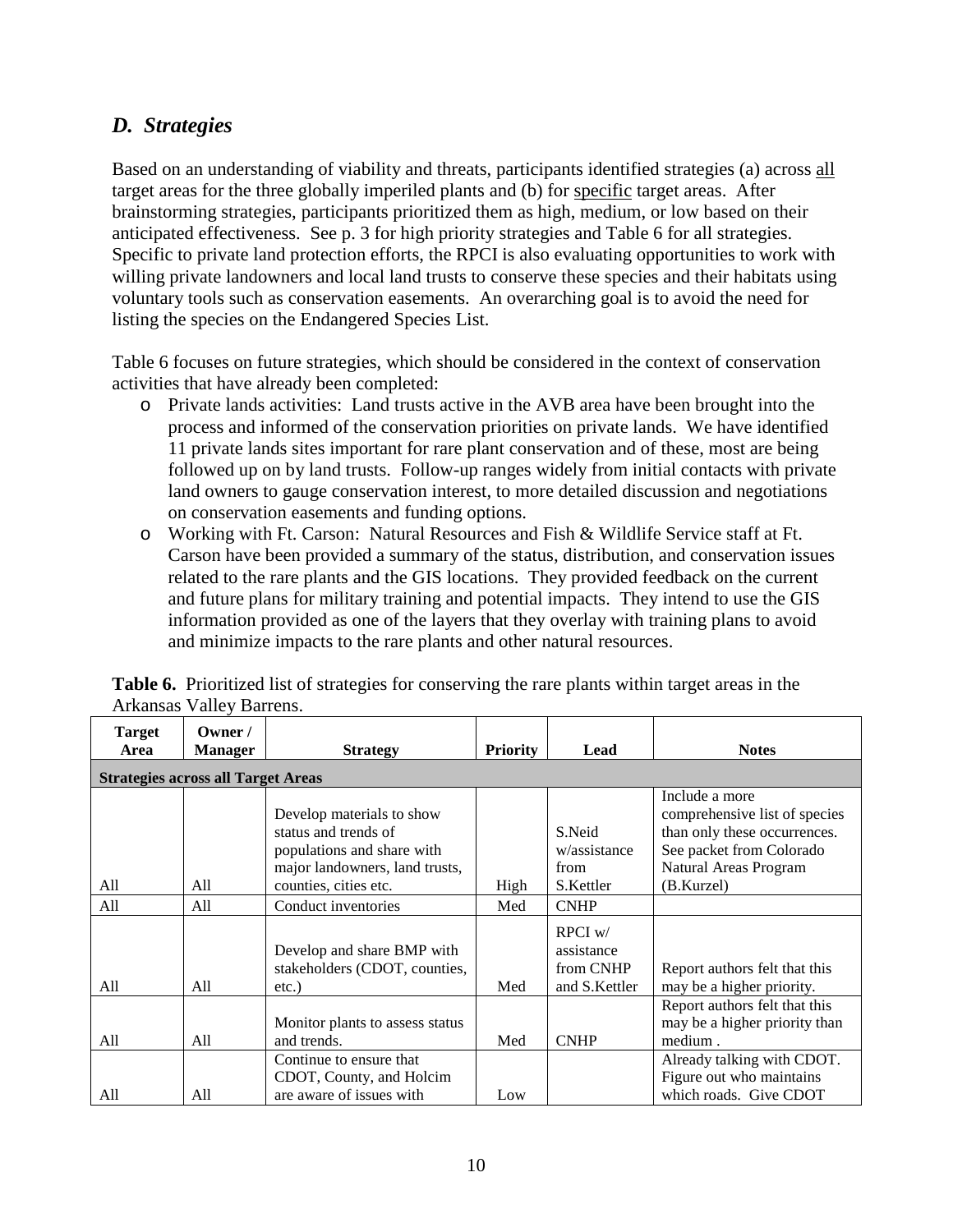| <b>Target</b>                               | Owner /        |                                                      |                 |              |                                             |
|---------------------------------------------|----------------|------------------------------------------------------|-----------------|--------------|---------------------------------------------|
| Area                                        | <b>Manager</b> | <b>Strategy</b><br>maintenance and spraying thru     | <b>Priority</b> | Lead         | <b>Notes</b><br>and/or County detailed maps |
|                                             |                | use of placards or other means                       |                 |              | and BMPs                                    |
|                                             |                | Pursue conservation                                  |                 |              |                                             |
|                                             |                | easements and other land                             |                 |              | This strategy was proposed by               |
|                                             |                | protection tools, working with                       |                 |              | authors during the production               |
| All                                         | Private        | local land trusts                                    | High            | S.Kettler    | of this report.                             |
|                                             |                | Encourage the development of                         |                 |              |                                             |
|                                             |                | city and county open space                           |                 |              |                                             |
|                                             |                | programs and transfer of                             |                 |              |                                             |
|                                             |                | development rights (TDR)                             |                 |              |                                             |
| All                                         | Private        | programs.                                            | Med             | S.Spaulding  |                                             |
| <b>Strategies for specific Target Areas</b> |                |                                                      |                 |              |                                             |
|                                             |                | Work with DoD to conserve                            |                 |              |                                             |
|                                             |                | plants on private lands (e.g.                        |                 |              | Include laundry list of species             |
| Ft. Carson                                  | All            | conservation easements)                              | Med             | S.Kettler    | rather than "our targets"                   |
|                                             |                | Work with DoD to ensure that                         |                 |              | Nat. Res. Folks are aware of                |
|                                             |                | activities (i.e., mechanized                         |                 |              | the plants, and will                        |
|                                             |                | training, spraying) do not                           |                 |              | incorporate into their                      |
|                                             |                | impact the rare plants (e.g.,                        |                 |              | guidance for training and                   |
| Ft. Carson                                  | DoD            | special botanical areas).                            | Med             | S.Kettler    | management plans.                           |
|                                             |                |                                                      |                 |              | Only a strategy if the travel               |
| Garden                                      |                | Inform BLM travel                                    |                 |              | management plan is not                      |
| Park                                        | <b>BLM</b>     | management plan                                      | High            | <b>CNHP</b>  | already completed.                          |
|                                             |                | Protect plants (Blazing Star                         |                 |              |                                             |
|                                             |                | #10) on private parcels                              |                 |              |                                             |
| Garden                                      |                | adjacent to BLM through<br>conservation easements or |                 |              |                                             |
| Park                                        | Private        | other protection tools.                              | High            | S.Spaulding  |                                             |
|                                             |                | Ensure that surface                                  |                 |              |                                             |
|                                             |                | disturbance will avoid key                           |                 |              |                                             |
|                                             |                | occurrences/areas through                            |                 |              |                                             |
|                                             |                | planning and/or conservation                         |                 |              |                                             |
|                                             |                | easements by (1) obtaining                           |                 |              | S.Panjabi spoke with Holcim                 |
|                                             |                | permission to conduct                                |                 |              | in 1995 about the plants and                |
|                                             |                | inventories (2) conducting                           |                 | <b>TNC</b>   | TNC toured the site with                    |
|                                             |                | inventories and (3) Discussing                       |                 | w/assistance | Holcim in the 1990s.                        |
|                                             |                | win-win situations for plants                        |                 | from         | Consider sr. mgmt and natural               |
| Holcim                                      | All            | and mining                                           | High            | S.Spaulding  | resource specialists.                       |
|                                             |                | Incorporate rare plant                               |                 |              |                                             |
|                                             |                | considerations into                                  |                 |              |                                             |
| Holcim                                      | All            | reclamation plans                                    | Low             |              |                                             |
|                                             |                | Investigate potential need for                       |                 |              |                                             |
| Holcim                                      | All            | excessive grazing strategy                           | Low             |              |                                             |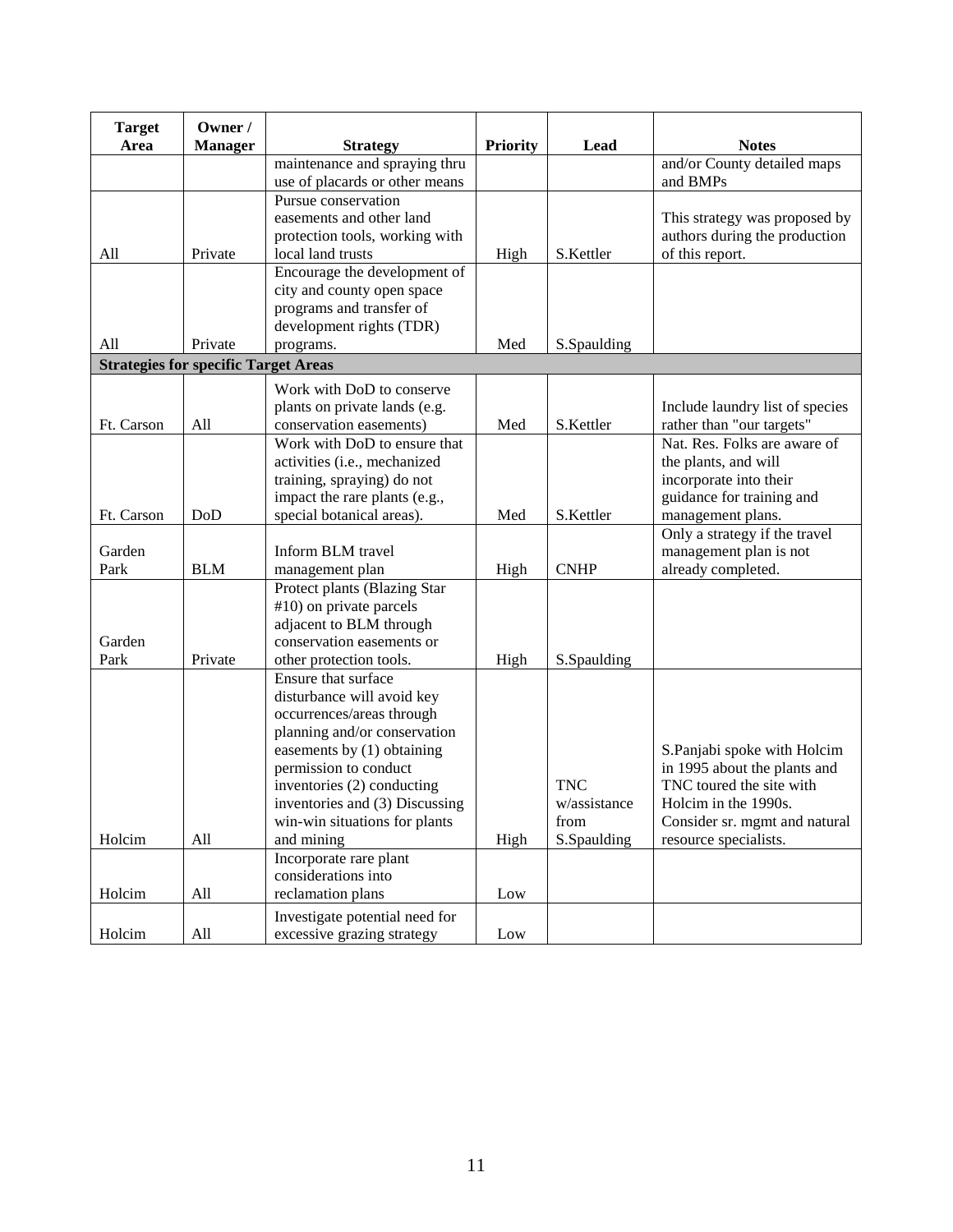### <span id="page-13-0"></span>**VI. Next Steps**

Ongoing - The leads for all high- and medium-ranked strategies (Table 6) are responsible for ensuring their implementation.

Ongoing - The group proposed to meet annually to gauge progress toward implementing strategies. This meeting will be coordinated by Steve Kettler, USFWS, and the RPCI lead for the Arkansas Valley Barrens Priority Action Area. Preferably this meeting would occur in the summer so a field visit to the plants is also possible.

Winter 2009 - TNC/RPCI will organize a conference call in the winter as a check in.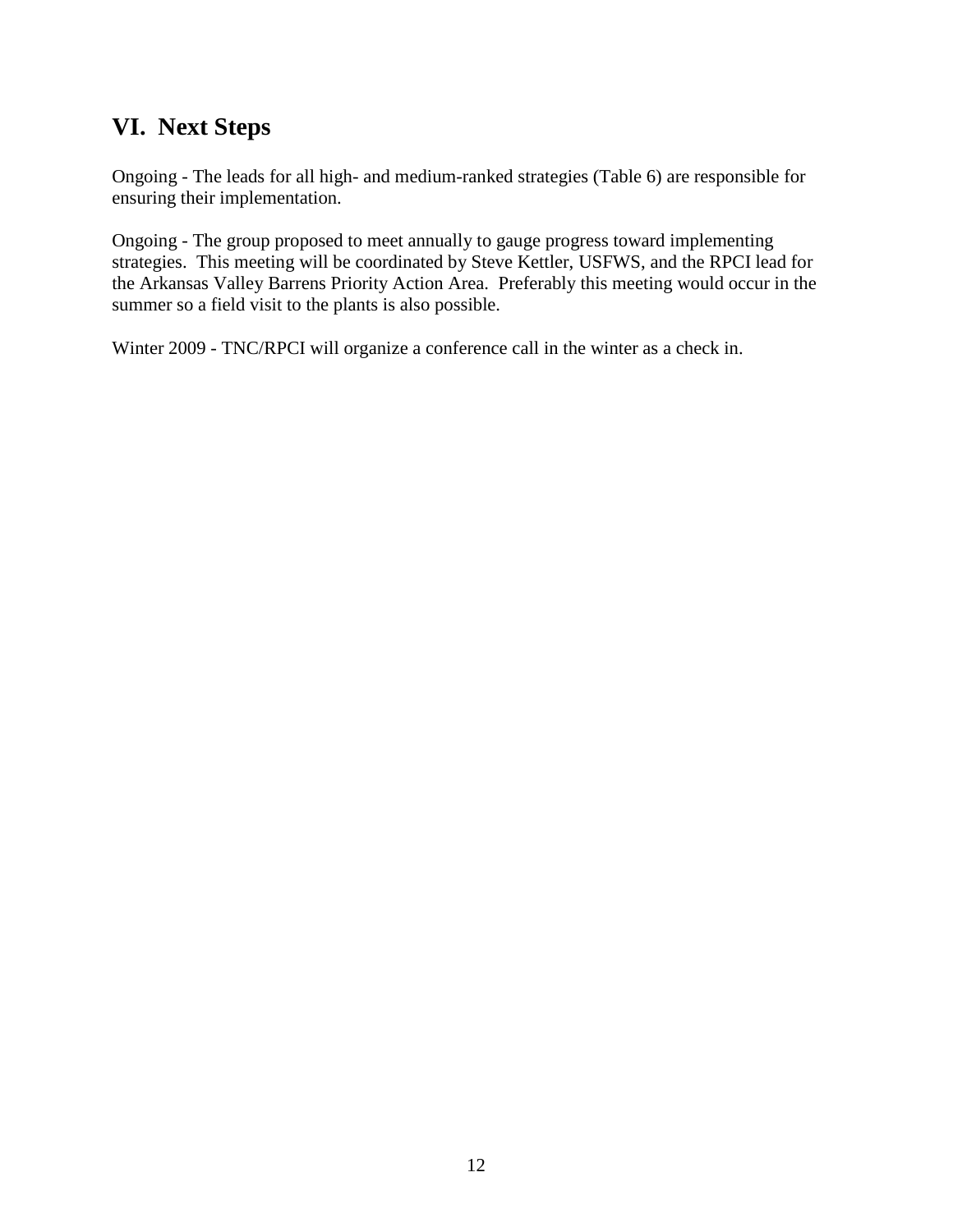# <span id="page-14-0"></span>**Attachment 1. Additional key species and plant communities in the Arkansas Valley Barrens area**

Although the focus of the workshop was on the globally imperiled plants, other key species and plant communities are known from the Arkansas Valley area as shown in the table below (Colorado Natural Heritage Program 2008, http://www.cnhp.colostate.edu/). Specifically, the table identifies rare species and rare and/or high quality examples of plant communities in the Arkansas Valley area. These and other biodiversity values should be considered for more detailed planning efforts for this area.

|                    |                              |                             | Global           | <b>State</b>     |
|--------------------|------------------------------|-----------------------------|------------------|------------------|
| <b>Major</b> group | <b>Scientific name</b>       | <b>Common name</b>          | rank             | rank             |
| <b>Birds</b>       | <b>Buteo regalis</b>         | Ferruginous Hawk            | G4               | S3B, S4N         |
|                    | Charadrius montanus          | <b>Mountain Plover</b>      | G2               | S <sub>2</sub> B |
|                    | Haliaeetus leucocephalus     | <b>Bald Eagle</b>           | G <sub>5</sub>   | S1B, S3N         |
|                    | Strix occidentalis lucida    | <b>Mexican Spotted Owl</b>  | G3T3             | S1B, SUN         |
| Fish               | Etheostoma cragini           | Arkansas Darter             | G3G4             | S <sub>2</sub>   |
|                    |                              | Southern Redbelly           |                  |                  |
|                    | Phoxinus erythrogaster       | Dace                        | G <sub>5</sub>   | S1               |
| Insects            | Euphilotes rita coloradensis | Colorado Blue               | G3G4T2T3         | S <sub>2</sub>   |
| <b>Mammals</b>     |                              | Common Hog-nosed            |                  |                  |
|                    | Conepatus leuconotus         | Skunk                       | G <sub>4</sub>   | S <sub>1</sub>   |
|                    |                              | <b>Black-tailed Prairie</b> |                  |                  |
|                    | Cynomys ludovicianus         | Dog                         | G4               | S <sub>3</sub>   |
| Reptiles           |                              | Triploid Colorado           |                  |                  |
|                    | Aspidoscelis neotesselata    | Checkered Whiptail          | G2G3             | S <sub>2</sub>   |
|                    | Elaphe guttata               | Corn Snake                  | G <sub>5</sub>   | S <sub>3</sub>   |
| Natural            | Artemisia bigelovii /        | Plains Escarpment           |                  |                  |
| Communities        | Achnatherum hymenoides       | Prairies (Limestone         |                  |                  |
|                    | Shrubland                    | Breaks)                     | G <sub>3</sub> Q | S <sub>3</sub> Q |
|                    | Carex nebrascensis           |                             |                  |                  |
|                    | Herbaceous Vegetation        | Wet Meadows                 | G <sub>4</sub>   | S <sub>3</sub>   |
|                    | Frankenia jamesii /          |                             |                  |                  |
|                    | Achnatherum hymenoides       |                             |                  |                  |
|                    | Shrubland                    | <b>Foothills Shrubland</b>  | GU               | <b>SU</b>        |
|                    | Hesperostipa comata          |                             |                  |                  |
|                    | Colorado Front Range         | <b>Great Plains Mixed</b>   |                  |                  |
|                    | Herbaceous Vegetation        | <b>Grass Prairie</b>        | G1G2             | S1S2             |
|                    | Hesperostipa neomexicana     | <b>Great Plains Mixed</b>   |                  |                  |
|                    | Herbaceous Vegetation        | <b>Grass Prairie</b>        | G <sub>3</sub>   | S <sub>3</sub>   |
|                    | Populus angustifolia -       |                             |                  |                  |
|                    | Juniperus scopulorum         | Montane Riparian            |                  |                  |
|                    | Woodland                     | Forest                      | G2G3             | S2S3             |
|                    | Populus angustifolia / Alnus | Montane Riparian            |                  |                  |
|                    | incana Woodland              | Forest                      | G <sub>3</sub>   | S <sub>3</sub>   |
|                    | Populus angustifolia /       |                             |                  |                  |
|                    | Betula occidentalis          | Montane Riparian            |                  |                  |
|                    | Woodland                     | Forest                      | G <sub>3</sub>   | S <sub>2</sub>   |